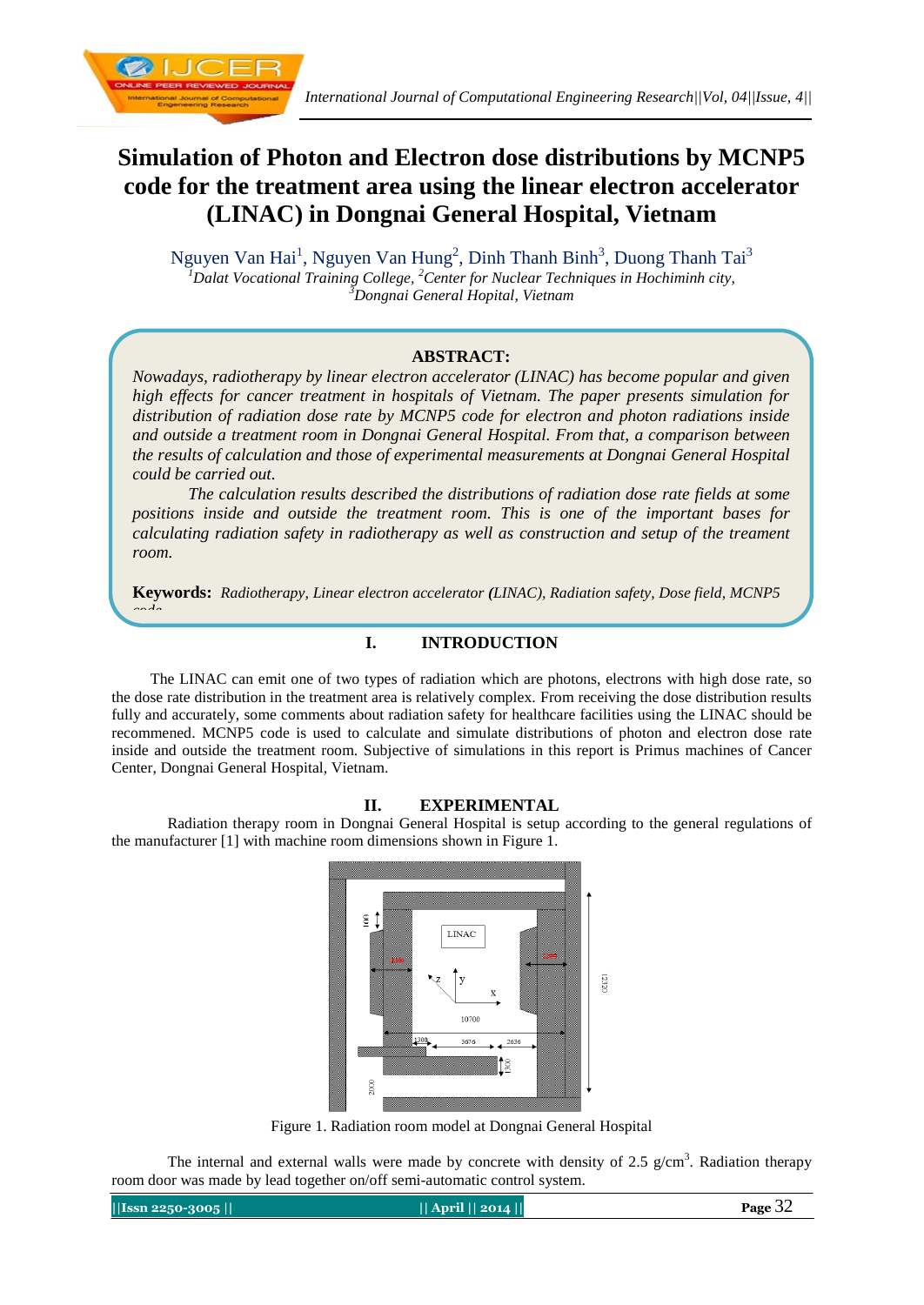#### *Configuration and parameters of LINAC:*

Configuration and specifications of the LINAC [2] are as follows:

- Brand: Primus:
- Manufacturer: Siemens (Germany);
- Radiation types:
	- + Single-energy electrons with energies of 5, 7, 8, 10, 12, 14 MeV;
	- + Photons with energies of 6 and 15 MV are contributed in Table 1 and 2.

| Energy<br>(MV) | Relative<br>probabilities<br>$(\%)$ | Energy<br>(MV) | Relative<br>probabilities<br>(%) | Energy<br>(MV) | ັ<br>Relative<br>probabilities<br>$(\%)$ | Energy<br>(MV) | Relative<br>probabilities<br>$(\%)$ |
|----------------|-------------------------------------|----------------|----------------------------------|----------------|------------------------------------------|----------------|-------------------------------------|
| 0.10           | 0.05                                | 0.40           | 0.80                             | 1.00           | 11.80                                    | 3.00           | 9.60                                |
| 0.15           | 0.10                                | 0.50           | 1.60                             | 1.25           | 14.40                                    | 4.00           | 8.10                                |
| 0.20           | 0.20                                | 0.60           | 3.20                             | 1.50           | 15.80                                    | 5.00           | 6.40                                |
| 0.30           | 0.60                                | 0.80           | 9.00                             | 2.00           | 16.40                                    | 6.00           | 0.80                                |

Table 1. Distribution of photon beam with energy of 6 MV

| Table 2. Distribution of photon beam with energy of 15 MV |                                                                        |      |                           |                |                                            |                |                                   |  |  |
|-----------------------------------------------------------|------------------------------------------------------------------------|------|---------------------------|----------------|--------------------------------------------|----------------|-----------------------------------|--|--|
| Energy<br>(MV)                                            | Relative<br>Energy<br>probabilities<br>(MV)<br>$\frac{9}{6}$<br>$(\%)$ |      | Relative<br>probabilities | Energy<br>(MV) | Relative<br>probabilities<br>$\frac{9}{6}$ | Energy<br>(MV) | Relative<br>probabilities<br>(96) |  |  |
| 0.10                                                      | 0.06                                                                   | 0.50 | 2.28                      | 1.50           | 4.86                                       | 6.00           | 7.17                              |  |  |
| 0.15                                                      | 0.73                                                                   | 0.60 | 2.35                      | 2.00           | 10.18                                      | 8.00           | 6.72                              |  |  |

0.20 0.89 0.80 4.69 3.00 16.98 10.00 4.19 0.30 | 1.98 | 1.00 | 4.65 | 4.00 | 13.48 | 15.00 | 1.00

0.40 | 2.19 | 1.25 | 5.42 | 5.00 | 9.08 | 20.00 | 0.00 *Notice: These values obtained as performing QA at Dongnai General Hospital.*

#### *Setup the input file:*

 Input files are a description of all the parameters of the problem, including materials, resources, components of LINAC [3].

 The geometry of the problem consists of two components: fixed part and the other is routating part with many different angles around the axis of the machine.

 - Radiotherapy room consists of 4 walls around the room, primary radiation shielding walls, hallways, a patient bed and a lead door.

 - Accelerator consists of the machine body, a locomotive, cones, a waveguide, a Tungsten target, two ionization chambers, the collimator and jaws with an aperture of  $1.83\times1.83$  cm<sup>2</sup> (according to the field size  $40\times 40$  cm<sup>2</sup>).

 Source with disc-shape, isotropic toward the patient bed with a distance of 224 cm from ground. Photon and electron energy levels listed above.

 The objective of the work is to calculate dose rate in air and concrete blocks shaped 1.5 cm diameter, 5 cm width at the following locations:

+ Direction  $-\vec{y}$ : the cell with coordinates of (0,-5,120), (0,-10,120)... (0,-400,120), respectively.

+ Direction  $-\hat{\mathbf{x}}$ : the cell with coordinates of (-5,0,120), (-10,0,120) ... (-590,0,120), respectively; original co-ordinate is from ground, and the central axis of the source.

#### **III. RESULTS AND DISCUSSION**

 After using the software simulation mode and calculated by the Visual Editor executable (command form), the results are as follows:

## *Simulation of radiation therapy room structure by MCNP5 visual version*

The treatment room at *Dongnai General Hospital is decribed in 3 dimension space by MCNP5 in Figure 2.*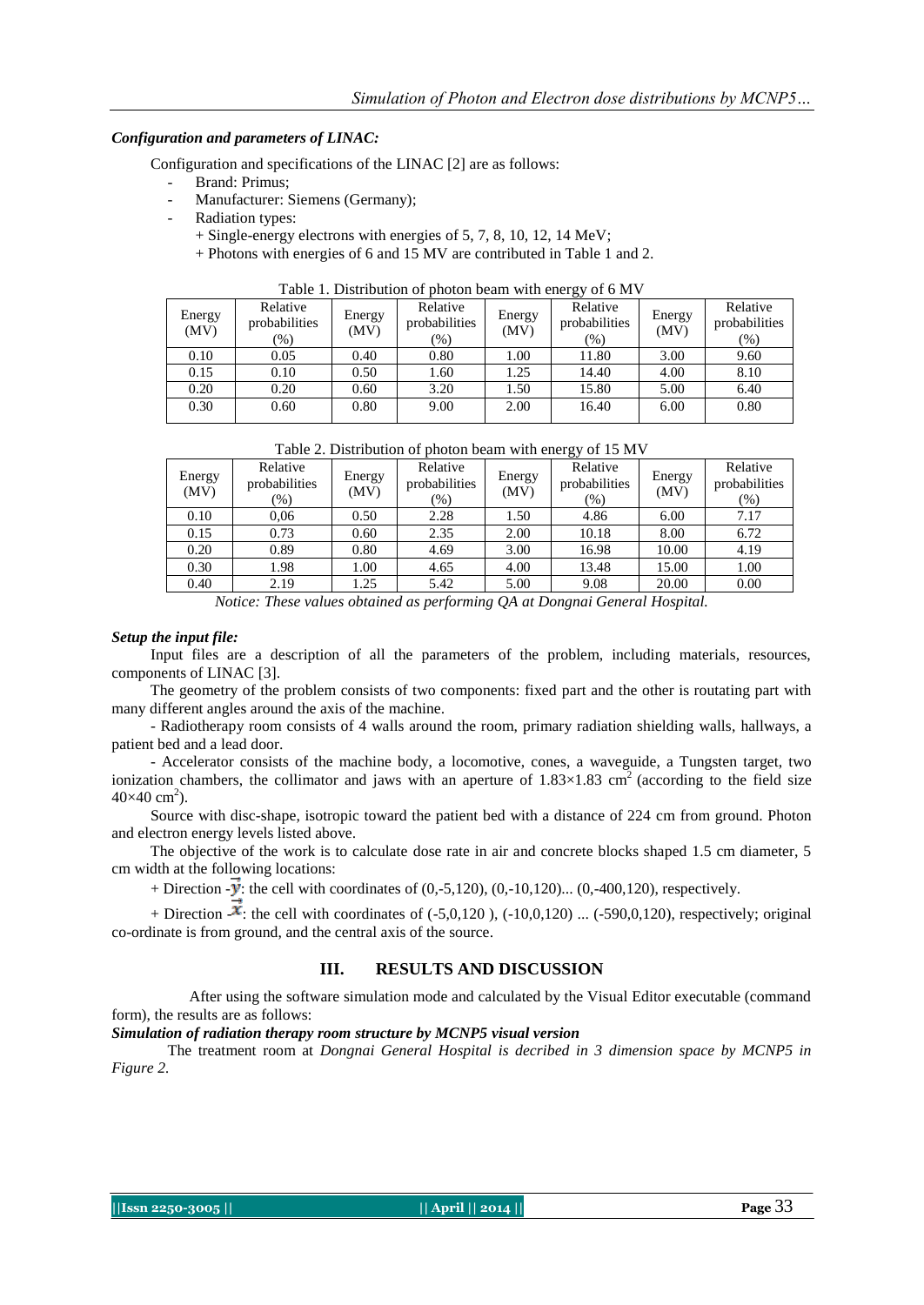*Simulation of Photon and Electron dose distributions by MCNP5…*



Figure 2. The treatment room at Dongnai General Hospital (1: LINAC; 2: inside walls; 3, 4, 5, 6: concrete walls; 7: lead door; 8: corridor)

#### *Scattering of photons and electrons* **inside** *the room*

 Implementation of particle display function of this software for simulation of scattering processes of photons and electrons in the treatment room is presented in Figures 3, 4 and 5.



Figure 3. Scattering of 15 MV energy photons (plane y, z)



Figure 4. Scattering of 15 MV energy photons (plane x, z)



Figure 5. Scattering of 10 MeV energy electrons (plane x, z)

 From the scattering images, It is obviously shown that: range of scattering photon is very large and complex distribution in the case of large particles carrying out with range spreading over the room, consisting of locomotives. In the case of gantry at  $0^{\circ}$  angle, primarily scattering direction is toward the patient bed. For the case of gantry at 90° angle, the scattering direction is directed toward the operators with a relatively high intensity, and the scattering range of electron has tendency for concentrating in the direction from the source to the patient bed.

#### *Results of calculating dose rate*

From calculating the dose rate for each position, the dose distribution with distances from the source is obtained. Besides, these results had been compared with experimental results measured by the portable photon dose-rate meter of Inspector (made in USA).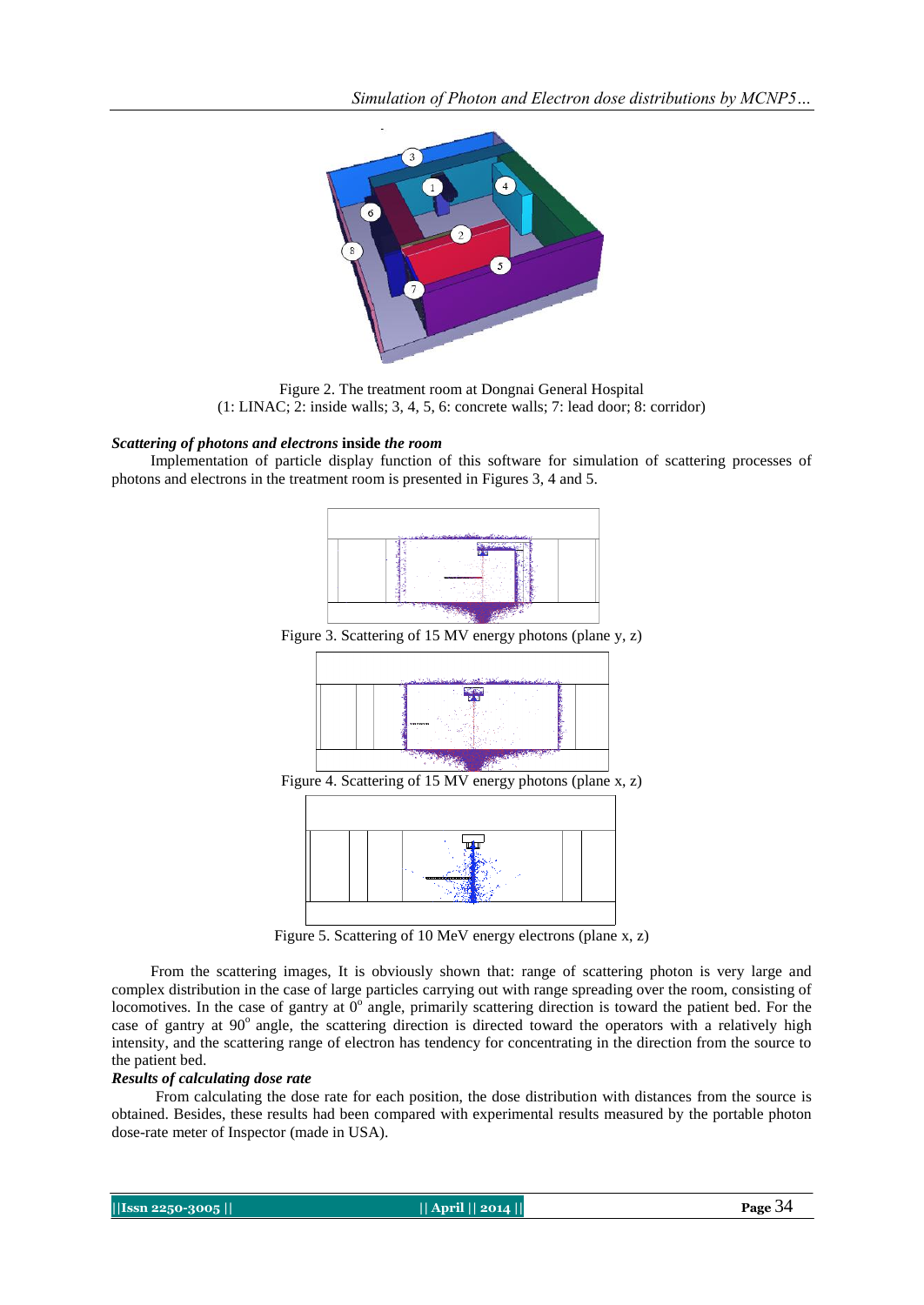| Distance<br>from<br>source<br>(cm) | Dose rate<br>calculated<br>by MCNP<br>(mSv/h) | Relative<br>$error (*)$ | Distance<br>from<br>source<br>(cm) | Dose rate<br>calculated<br>by MCNP<br>(mSv/h) | Relative<br>error | Distance<br>from<br>source<br>(cm) | Dose rate<br>calculated<br>by<br><b>MCNP</b><br>(mSv/h) | Relative<br>error |
|------------------------------------|-----------------------------------------------|-------------------------|------------------------------------|-----------------------------------------------|-------------------|------------------------------------|---------------------------------------------------------|-------------------|
| $\boldsymbol{0}$                   | 119238                                        | 0.002                   | 100                                | 1389                                          | 0.019             | 200                                | 223                                                     | 0.035             |
| 5                                  | 114602                                        | 0.004                   | 105                                | 1210                                          | 0.02              | 205                                | 213                                                     | 0.036             |
| 10                                 | 98721                                         | 0.005                   | 110                                | 1062                                          | 0.02              | 210                                | 192                                                     | 0.037             |
| 15                                 | 32470                                         | 0.006                   | 115                                | 919                                           | 0.022             | 215                                | 186                                                     | 0.034             |
| 20                                 | 23848                                         | 0.007                   | 120                                | 811                                           | 0.023             | 220                                | 159                                                     | 0.035             |
| 25                                 | 18610                                         | 0.008                   | 125                                | 738                                           | 0.024             | 225                                | 150                                                     | 0.035             |
| 30                                 | 14647                                         | 0.009                   | 130                                | 682                                           | 0.024             | 230                                | 143                                                     | 0.036             |
| 35                                 | 11907                                         | 0.009                   | 135                                | 606                                           | 0.025             | 235                                | 137                                                     | 0.036             |
| 40                                 | 9637                                          | 0.010                   | 140                                | 550                                           | 0.026             | 240                                | 124                                                     | 0.036             |
| 45                                 | 8042                                          | 0.011                   | 145                                | 487                                           | 0.027             | 245                                | 115                                                     | 0.036             |
| 50                                 | 6622                                          | 0.011                   | 150                                | 446                                           | 0.028             | 250                                | 111                                                     | 0.036             |
| 55                                 | 5601                                          | 0.012                   | 155                                | 423                                           | 0.028             | 255                                | 103                                                     | 0.036             |
| 60                                 | 4743                                          | 0.013                   | 160                                | 391                                           | 0.029             | 260                                | 98                                                      | 0.036             |
| 65                                 | 3902                                          | 0.013                   | 165                                | 341                                           | 0.03              | 265                                | 81                                                      | 0.037             |
| 70                                 | 3378                                          | 0.014                   | 170                                | 321                                           | 0.032             | 270                                | 72                                                      | 0.037             |
| 75                                 | 2896                                          | 0.015                   | 175                                | 314                                           | 0.031             | 275                                | 63                                                      | 0.037             |
| 80                                 | 2552                                          | 0.015                   | 180                                | 305                                           | 0.032             | 280                                | 51                                                      | 0.037             |
| 85                                 | 2116                                          | 0.016                   | 185                                | 274                                           | 0.033             | 285                                | 42                                                      | 0.037             |
| 90                                 | 1815                                          | 0.017                   | 190                                | 246                                           | 0.034             | 290                                | 38                                                      | 0.037             |
| 95                                 | 1562                                          | 0.018                   | 195                                | 226                                           | 0.035             | 295                                | 21                                                      | 0.038             |

Table 3. The dose distribution of 15 MeV energy photon in the direction of  $-\vec{y}$ 

\* Relactive error  $*R = S_z/\bar{x}$  and represents the estimated relative error at the 1 $\sigma$  level. These interpretations of R assume that all portions of the problem phase space are being sampled well by the Monte Carlo process Calculation and simulation results showed consistent ones with experimental values. The measured experimentally values are negligible higher due to environmental background [3].

Table 4. The dose distribution of 15 MV energy photon in the direction of -

|                                    |                                               |                   |                                    |                                               | ັ້                |                                    |                                                         |                   |
|------------------------------------|-----------------------------------------------|-------------------|------------------------------------|-----------------------------------------------|-------------------|------------------------------------|---------------------------------------------------------|-------------------|
| Distance<br>from<br>source<br>(cm) | Dose rate<br>calculated<br>by MCNP<br>(mSv/h) | Relative<br>error | Distance<br>from<br>source<br>(cm) | Dose rate<br>calculated<br>by MCNP<br>(mSv/h) | Relative<br>error | Distance<br>from<br>source<br>(cm) | Dose rate<br>calculated<br>by<br><b>MCNP</b><br>(mSv/h) | Relative<br>error |
| $\mathbf{0}$                       | 119338                                        | 0.0020            | 100                                | 1375                                          | 0.0189            | 200                                | 234                                                     | 0.0354            |
| 5                                  | 114613                                        | 0.0037            | 105                                | 1215                                          | 0.0200            | 205                                | 219                                                     | 0.0366            |
| 10                                 | 98634                                         | 0.0052            | 110                                | 1059                                          | 0.0203            | 210                                | 179                                                     | 0.0340            |
| 15                                 | 31970                                         | 0.0063            | 115                                | 961                                           | 0.0216            | 215                                | 168                                                     | 0.0340            |
| 20                                 | 23830                                         | 0.0071            | 120                                | 849                                           | 0.0224            | 220                                | 158                                                     | 0.0370            |
| 25                                 | 18590                                         | 0.0078            | 125                                | 745                                           | 0.0234            | 225                                | 148                                                     | 0.0380            |
| 30                                 | 15049                                         | 0.0085            | 130                                | 661                                           | 0.0242            | 230                                | 128                                                     | 0.0390            |
| 35                                 | 12090                                         | 0.0091            | 135                                | 585                                           | 0.0251            | 235                                | 119                                                     | 0.0410            |
| 40                                 | 9596                                          | 0.0099            | 140                                | 564                                           | 0.0256            | 240                                | 107                                                     | 0.041             |
|                                    |                                               |                   |                                    |                                               |                   |                                    |                                                         |                   |

**||Issn 2250-3005 || || April || 2014 || Page** 35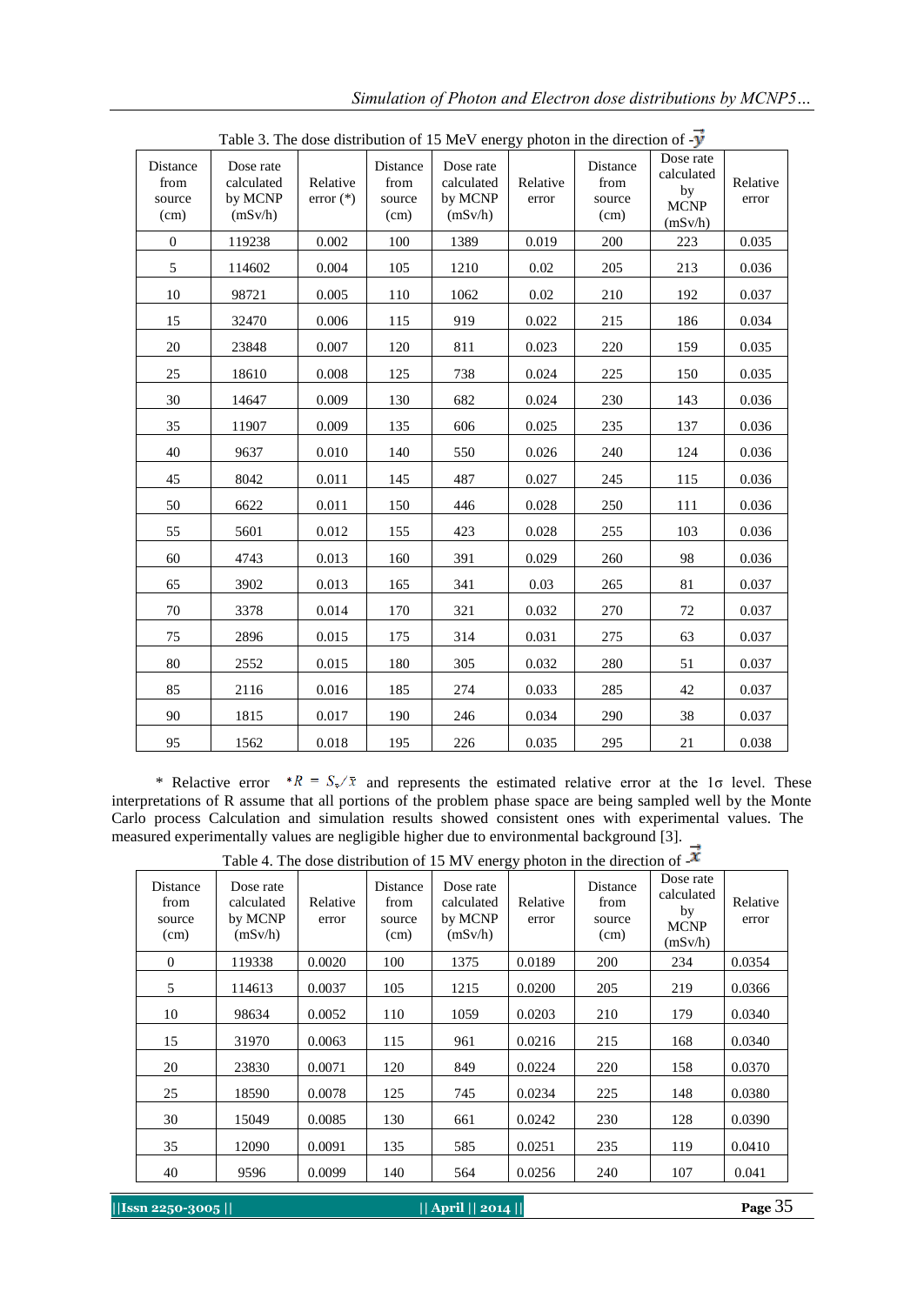*Simulation of Photon and Electron dose distributions by MCNP5…*

| Distance<br>from<br>source<br>(cm) | Dose rate<br>calculated<br>by MCNP<br>(mSv/h) | Relative<br>error | Distance<br>from<br>source<br>(cm) | Dose rate<br>calculated<br>by MCNP<br>(mSv/h) | Relative<br>error | Distance<br>from<br>source<br>(cm) | Dose rate<br>calculated<br>by<br><b>MCNP</b><br>(mSv/h) | Relative<br>error |
|------------------------------------|-----------------------------------------------|-------------------|------------------------------------|-----------------------------------------------|-------------------|------------------------------------|---------------------------------------------------------|-------------------|
| 45                                 | 7948                                          | 0.0106            | 145                                | 500                                           | 0.0269            | 245                                | 106                                                     | 0.042             |
| 50                                 | 6614                                          | 0.0112            | 150                                | 465                                           | 0.0274            | 250                                | 90                                                      | 0.042             |
| 55                                 | 5627                                          | 0.0118            | 155                                | 436                                           | 0.0275            | 255                                | 87                                                      | 0.043             |
| 60                                 | 4716                                          | 0.0125            | 160                                | 410                                           | 0.0283            | 260                                | 65                                                      | 0.044             |
| 65                                 | 4029                                          | 0.0132            | 165                                | 353                                           | 0.0297            | 265                                | 51                                                      | 0.045             |
| 70                                 | 3462                                          | 0.0139            | 170                                | 328                                           | 0.0307            | 270                                | 47                                                      | 0.046             |
| 75                                 | 2863                                          | 0.0148            | 175                                | 322                                           | 0.0310            | 275                                | 42                                                      | 0.046             |
| 80                                 | 2444                                          | 0.0155            | 180                                | 287                                           | 0.0330            | 280                                | 35                                                      | 0.046             |
| 85                                 | 2177                                          | 0.0161            | 185                                | 262                                           | 0.0335            | 285                                | 29                                                      | 0.047             |
| 90                                 | 1878                                          | 0.0170            | 190                                | 259                                           | 0.0334            | 290                                | 25                                                      | 0.047             |
| 95                                 | 1608                                          | 0.0181            | 195                                | 243                                           | 0.0343            | 295                                | 19                                                      | 0.047             |

Table 5. A comparison between the calculated results and experimental measurements

| Number         | Location    | Field Size | calculated   | experimental | difference |
|----------------|-------------|------------|--------------|--------------|------------|
|                |             | (cm)       | $(\mu Sv/h)$ | $(\mu Sv/h)$ | $(\% )$    |
|                | 200,420,120 | 20         | 903          | 1000         | 9.7        |
| $\overline{c}$ | 200,440,120 | 20         | 892          | 1000         | 10.8       |
| 3              | 200,460,120 | 20         | 861          | 980          | 12.1       |
| 4              | 200,480,120 | 20         | 835          | 978          | 14.6       |
| 5              | 200,500,120 | 20         | 829          | 945          | 12.3       |
| 6              | 200,420,120 | 40         | 925          | 1000         | 7.5        |
| 7              | 200,440,120 | 40         | 910          | 1000         | 9.0        |
| 8              | 200,460,120 | 40         | 916          | 1000         | 8.4        |
| 9              | 200,480,120 | 40         | 870          | 1000         | 13.0       |
| 10             | 200,500,120 | 40         | 810          | 980          | 17.3       |

Because the threshold of the dose rate meter is 1000  $\mu$ Sv/h, therefore just only measuring at a few of locations far from the center axis. As simulation process is just only care of photon (mode p), however, measured dose rate included secondary radiation particles. Hence, measured results are always higher than simulated ones.

| Table 5. The dose distribution of 15 MV energy photon in the direction of $\mathcal{K}$ (in primary leftside concrete wall) |  |  |
|-----------------------------------------------------------------------------------------------------------------------------|--|--|
|-----------------------------------------------------------------------------------------------------------------------------|--|--|

| <b>Distances</b><br>from the<br>source (cm) | Dose rate<br>calculations MCNP<br>$(\mu Sv/h)$ | Distances from<br>the source (cm) | Dose rate<br>calculations<br>$MCNP (\mu Sv/h)$ |
|---------------------------------------------|------------------------------------------------|-----------------------------------|------------------------------------------------|
| 305                                         | 3798.47                                        | 360                               | 585.43                                         |
| 310                                         | 3204.63                                        | 370                               | 416.69                                         |
| 320                                         | 2280.96                                        | 380                               | 296.59                                         |
| 330                                         | 1623.52                                        | 390                               | 211.10                                         |
| 340                                         | 1155.57                                        | 400                               | 150.26                                         |
| 350                                         | 822.50                                         | 410                               | 106.95                                         |

Notice: In this case, there is no any measurement (because of these cells inside the concrete wall).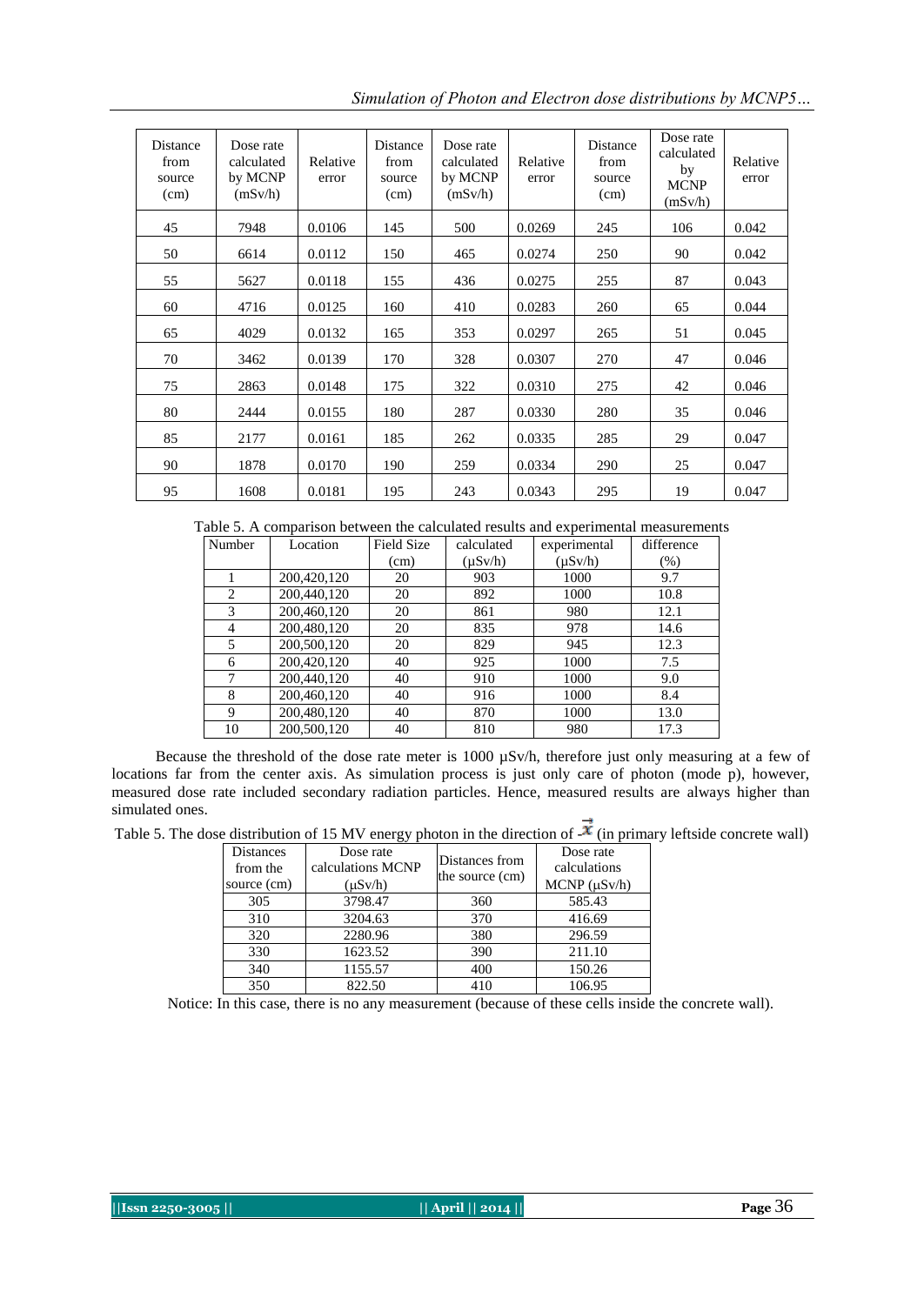

Figure 6. A decrement of dose rate inside leftside concrete wall (refer to Table 5)

Radiation is decreased rapidly in the concrete wall, so the concrete shielding is suitable. The simulation of radiation and dose rate measurements can help for getting optimal shielding.

| Table 6. The dose distribution of 10 MeV energy electron in the direction of $-\infty$ |              |          |          |              |          |          |              |          |
|----------------------------------------------------------------------------------------|--------------|----------|----------|--------------|----------|----------|--------------|----------|
| Distance                                                                               | Dose rate    |          | Distance | Dose rate    |          | Distance | Dose rate    |          |
| from                                                                                   | calculated   | Relative | from     | calculated   | Relative | from     | calculated   | Relative |
| source                                                                                 | by MCNP      | error    | source   | by MCNP      | error    | source   | by MCNP      | error    |
| (cm)                                                                                   | $(\mu Sv/h)$ |          | (cm)     | $(\mu Sv/h)$ |          | (cm)     | $(\mu Sv/h)$ |          |
| $\Omega$                                                                               | 119942       | 0.002    | 65       | 100          | 0.015    | 130      | 19           | 0.028    |
| 5                                                                                      | 113691       | 0.003    | 70       | 85           | 0.016    | 135      | 18           | 0.029    |
| 10                                                                                     | 68987        | 0.004    | 75       | 75           | 0.017    | 140      | 16           | 0.033    |
| 15                                                                                     | 1224         | 0.005    | 80       | 60           | 0.018    | 145      | 15           | 0.034    |
| 20                                                                                     | 814          | 0.006    | 85       | 48           | 0.019    | 150      | 13           | 0.035    |
| 25                                                                                     | 549          | 0.007    | 90       | 44           | 0.02     | 155      | 12           | 0.036    |
| 30                                                                                     | 404          | 0.008    | 95       | 43           | 0.024    | 160      | 11           | 0.038    |
| 35                                                                                     | 329          | 0.009    | 100      | 36           | 0.026    | 165      | 7.1          | 0.038    |
| 40                                                                                     | 265          | 0.010    | 105      | 31           | 0.026    | 170      | 6.7          | 0.038    |
| 45                                                                                     | 208          | 0.011    | 110      | 31           | 0.026    | 175      | 4.0          | 0.038    |
| 50                                                                                     | 175          | 0.012    | 115      | 29           | 0.027    | 180      | 3.9          | 0.038    |
| 55                                                                                     | 152          | 0.015    | 120      | 26           | 0.027    | 185      | 3.5          | 0.039    |
| 60                                                                                     | 132          | 0.015    | 125      | 20           | 0.027    | 190      | 3.4          | 0.039    |



Figure 7. Dose rate distribution from the center axis to outside site

 Refer to Figure 7, it is shown that electron dose rates decreased rapidly with distance, because their concentration is higher than that of photons.